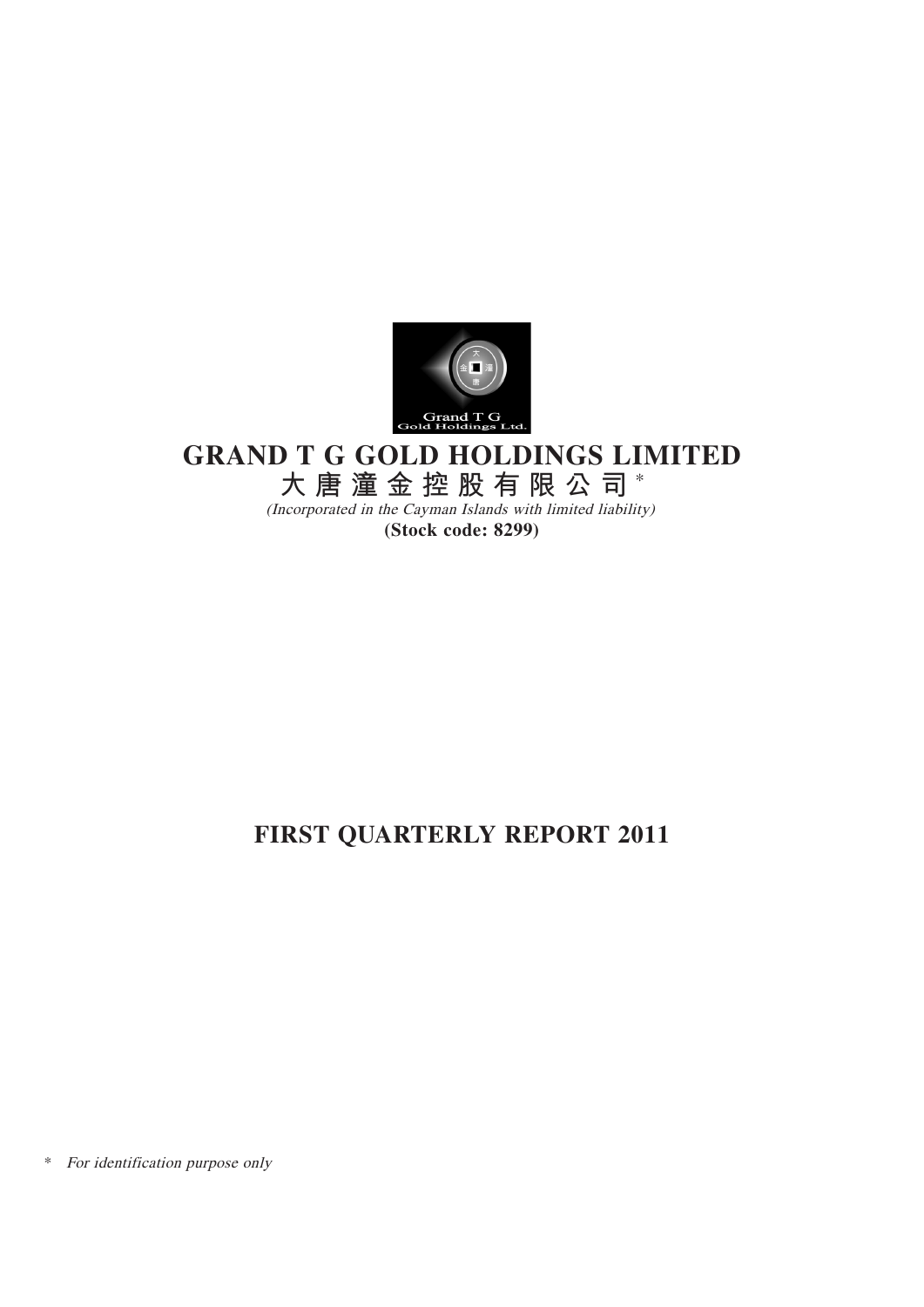# **CHARACTERISTICS OF THE GROWTH ENTERPRISE MARKET ("GEM") OF THE STOCK EXCHANGE OF HONG KONG LIMITED (THE "STOCK EXCHANGE")**

**GEM has been positioned as a market designed to accommodate companies to which a higher investment risk may be attached than other companies listed on the Stock Exchange. Prospective investors should be aware of the potential risks of investing in such companies and should make the decision to invest only after due and careful consideration. The greater risk profile and other characteristics of GEM mean that it is a market more suited to professional and other sophisticated investors. Given the emerging nature of companies listed on GEM, there is a risk that securities traded on GEM may be more susceptible to high market volatility than securities traded on the Main Board of the Stock Exchange and no assurance is given that there will be a liquid market in the securities traded on GEM.**

**Hong Kong Exchanges and Clearing Limited and the Stock Exchange take no responsibility for the contents of this report, make no representation as to its accuracy or completeness and expressly disclaim any liability whatsoever for any loss howsoever arising from or in reliance upon the whole or any part of the contents of this report.**

This report, for which the directors (the "**Directors**" or individually a "**Director**") of Grand T G Gold Holdings Limited (the "**Company**") collectively and individually accept full responsibility, includes particulars given in compliance with the Rules Governing the Listing of Securities on the GEM of the Stock Exchange (the "**GEM Listing Rules**") for the purpose of giving information with regard to the Company. The Directors, having made all reasonable enquiries, confirm that to the best of their knowledge and belief the information contained in this report is accurate and complete in all material respects and not misleading or deceptive, and there are no other matters the omission of which would make any statement herein or this report misleading.

This report will remain on the "Latest Company Announcements" page of the GEM website at www. hkgem.com for at least seven days from the date of its publication and on the website of the Company at http://www.aplushk.com/clients/8299GrandTG/.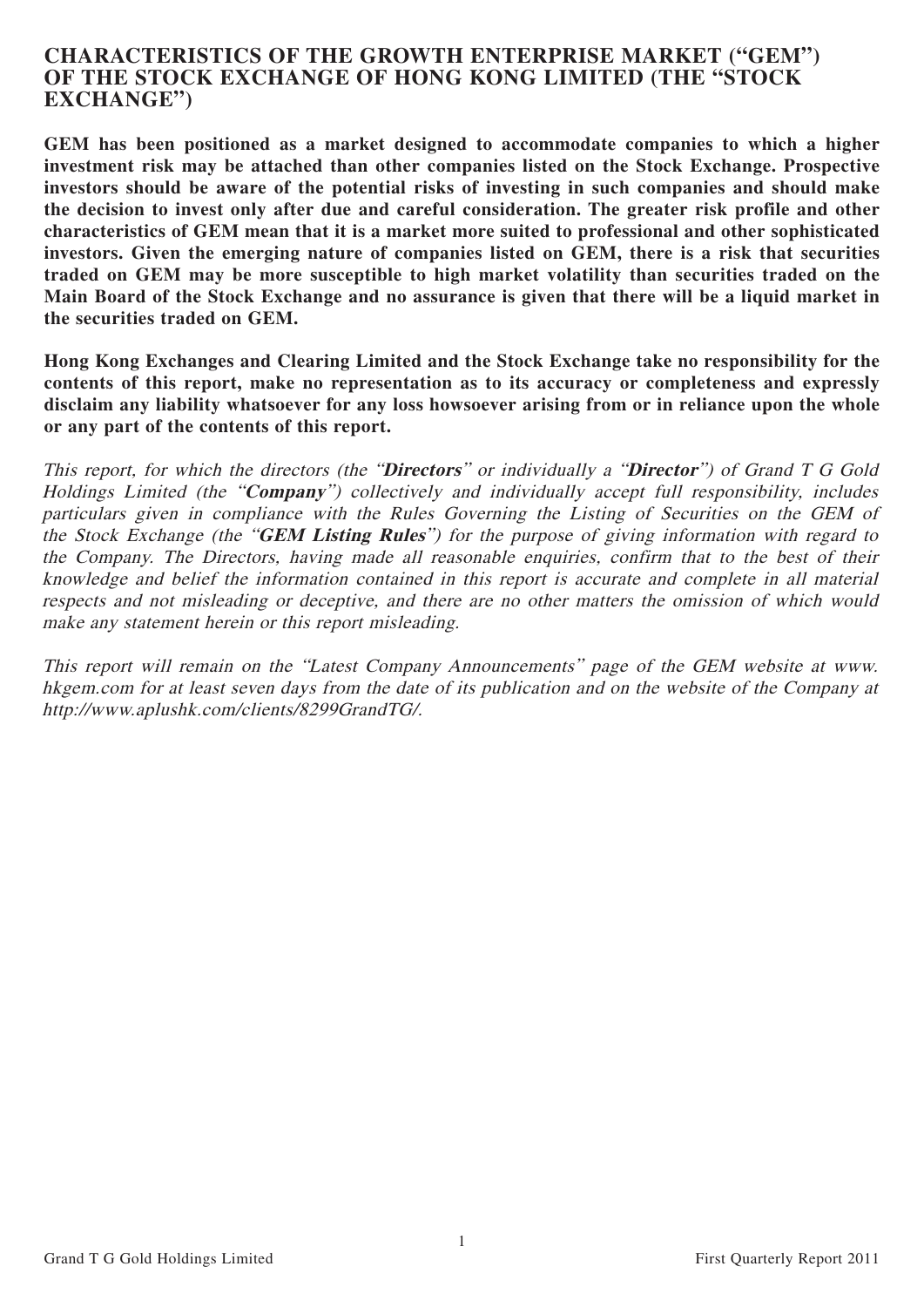The board of Directors (the "**Board**") hereby announces the unaudited condensed consolidated financial statements of the Company and its subsidiaries (collectively, the "**Group**") for the three months ended 30 June 2011, together with the unaudited comparative figures for the corresponding periods in previous year as follows:

# **UNAUDITED CONDENSED CONSOLIDATED INCOME STATEMENT**

For the three months ended 30 June 2011

|                                                                                                       |                     | (Unaudited)<br>Three months ended<br>30 June |                                      |  |
|-------------------------------------------------------------------------------------------------------|---------------------|----------------------------------------------|--------------------------------------|--|
|                                                                                                       | <b>Notes</b>        | 2011<br><b>HK\$'000</b>                      | 2010<br><b>HK\$'000</b><br>(Restate) |  |
| Revenue<br>Cost of sales                                                                              | $\mathfrak{Z}$      |                                              |                                      |  |
| Gross profit<br>Other (losses)/income<br>Selling and distribution expenses<br>Administrative expenses | $\mathfrak{Z}$      | (1)<br>(368)<br>(9,363)                      | 45<br>(10)<br>(13, 171)              |  |
| Operating results<br>Finance costs                                                                    |                     | (9,732)<br>(4, 477)                          | (13, 136)<br>(4, 123)                |  |
| Loss before tax<br>Income tax expense                                                                 | $\overline{A}$<br>5 | (14,209)                                     | (17,259)                             |  |
| Loss for the period                                                                                   |                     | (14,209)                                     | (17,259)                             |  |
| Loss for the period attributable to:<br>Equity holders of the Company<br>Non-controlling interest     |                     | (12,090)<br>(2,119)                          | (16, 367)<br>(892)                   |  |
|                                                                                                       |                     | (14,209)                                     | (17,259)                             |  |
|                                                                                                       |                     | <b>HK</b> Cents                              | HK Cents                             |  |
| <b>Losses per share</b><br><b>Basic</b>                                                               | 6                   | (0.09)                                       | (0.14)                               |  |
| Diluted                                                                                               |                     | N/A                                          | N/A                                  |  |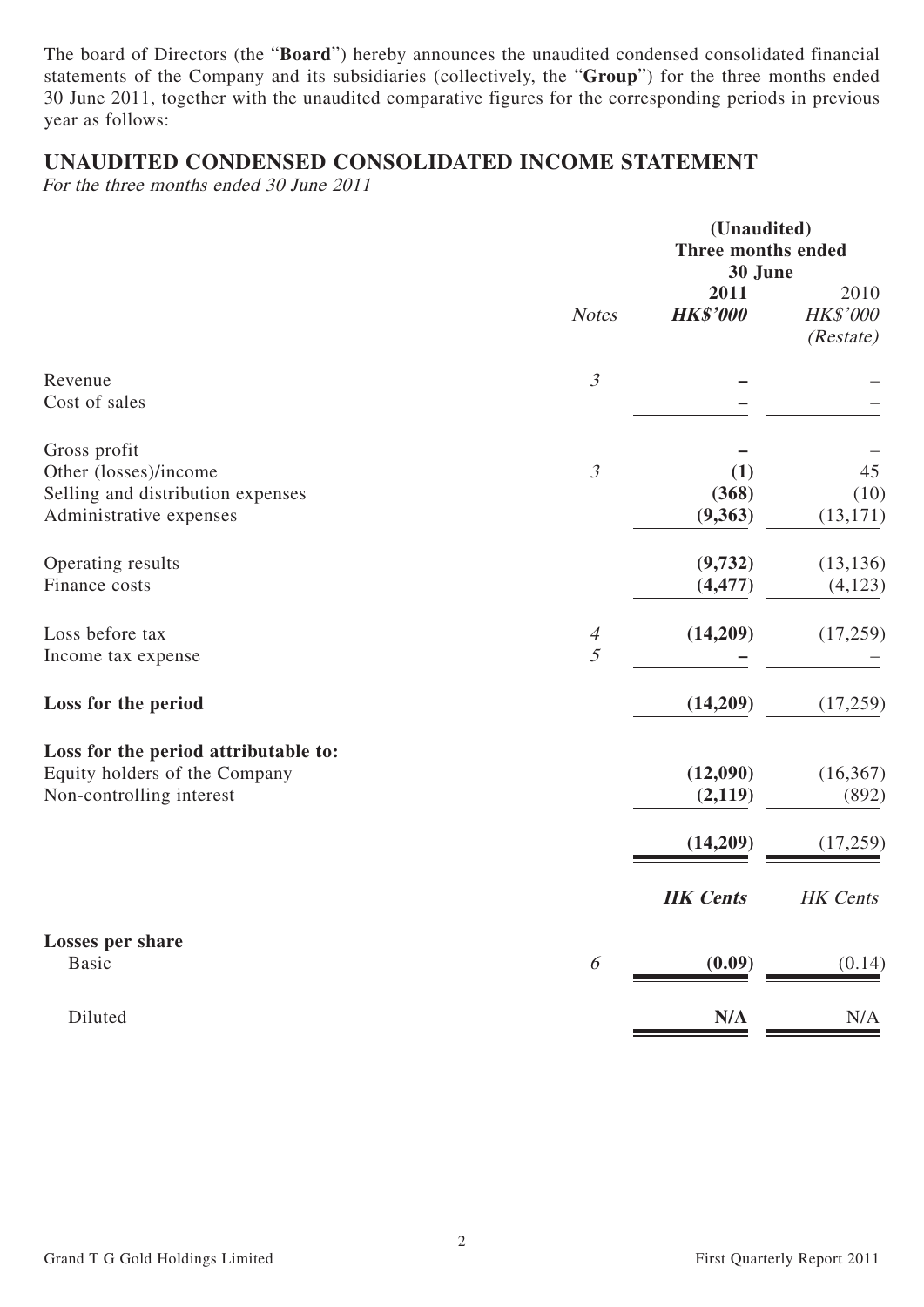# **UNAUDITED CONDENSED CONSOLIDATED STATEMENT OF COMPREHENSIVE INCOME**

For the three months ended 30 June 2011

|                                                                                                                                                                         |              | (Unaudited)                   |                                       |  |  |
|-------------------------------------------------------------------------------------------------------------------------------------------------------------------------|--------------|-------------------------------|---------------------------------------|--|--|
|                                                                                                                                                                         |              | Three months ended<br>30 June |                                       |  |  |
|                                                                                                                                                                         | <b>Notes</b> | 2011<br><b>HK\$'000</b>       | 2010<br><b>HK\$'000</b><br>(Resitate) |  |  |
| Loss for the period<br>Other comprehensive income<br>for the period:<br>Item that may be reclassified subsequently to profit or loss                                    |              | (14,209)                      | (17,259)                              |  |  |
| Exchange differences arising from translation of financial<br>statements of overseas subsidiaries<br>Fair value change and reclassification to profit or loss in regard |              | 4,064                         | 6,029                                 |  |  |
| of available for sale investment                                                                                                                                        |              | (2,064)                       |                                       |  |  |
|                                                                                                                                                                         |              | 2,000                         | 6,029                                 |  |  |
| Total comprehensive loss for the period:                                                                                                                                |              | (12,209)                      | (11,230)                              |  |  |
| Total comprehensive loss attributable to:                                                                                                                               |              |                               |                                       |  |  |
| Equity holders of the Company<br>Non-controlling interest                                                                                                               |              | (10, 014)<br>(2,195)          | (9,502)<br>(1,728)                    |  |  |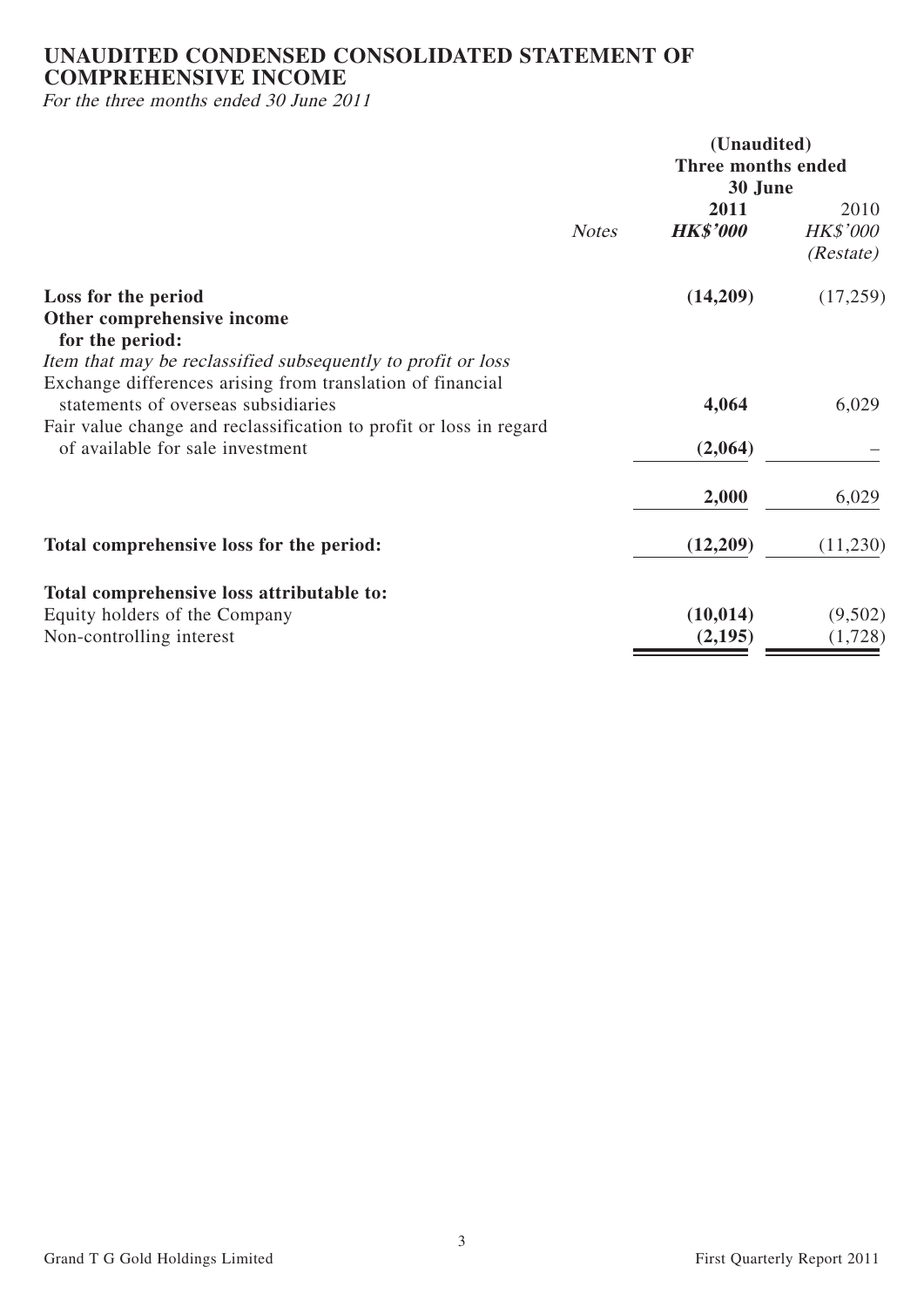# **CONDENSED CONSOLIDATED STATEMENT OF CHANGES IN EQUITY (UNAUDITED) For the three months ended 30 June 2011**

|                                                     | Attributable to equity holders of the Company |                          |                 |                          |                 |                 |                          |                 |                 |                 |
|-----------------------------------------------------|-----------------------------------------------|--------------------------|-----------------|--------------------------|-----------------|-----------------|--------------------------|-----------------|-----------------|-----------------|
|                                                     | Foreign                                       |                          |                 |                          |                 | Retained        |                          |                 |                 |                 |
|                                                     | <b>Issued</b>                                 |                          | currency        | <b>Share</b>             | Convertible     |                 | profit/                  | Non-            |                 |                 |
|                                                     | share                                         | <b>Share</b>             | translation     | option                   | bonds           | Revaluation     | (Accumulated             |                 | controlling     |                 |
|                                                     | capital                                       | premium                  | reserve         | reserve                  | reserve         | reserve         | losses)                  | Total           | interest        | Total           |
|                                                     | <i>HK\$'000</i>                               | <b>HK\$'000</b>          | <b>HK\$'000</b> | <b>HK\$'000</b>          | <b>HK\$'000</b> | <b>HK\$'000</b> | <b>HK\$'000</b>          | <b>HK\$'000</b> | <b>HK\$'000</b> | <b>HK\$'000</b> |
| At 1 April 2011                                     | 53,794                                        | 1,690,765                | 11,946          | 26,703                   | 5,036           | (28, 227)       | (1,544,032)              | 215,985         | 17,628          | 233,613         |
| Net loss for the period                             | $\overline{\phantom{0}}$                      | -                        |                 | $\overline{\phantom{0}}$ | ۰               | $\equiv$        | (12,090)                 | (12,090)        | (2,119)         | (14,209)        |
| Other comprehensive income:                         |                                               |                          |                 |                          |                 |                 |                          |                 |                 |                 |
| Exchange differences arising from translation of    |                                               |                          |                 |                          |                 |                 |                          |                 |                 |                 |
| financial statement of overseas subsidiaries        |                                               | $\overline{\phantom{0}}$ | 4,140           |                          |                 |                 | $\overline{\phantom{0}}$ | 4,140           | (76)            | 4,064           |
| Fair value change and reclassification to profit or |                                               |                          |                 |                          |                 |                 |                          |                 |                 |                 |
| loss in regard of available for sale investment     |                                               | -                        |                 |                          | $\equiv$        | (2,064)         | $\equiv$                 | (2,064)         | $\equiv$        | (2,064)         |
| Total comprehensive income for the period           |                                               | $\overline{\phantom{a}}$ | 4,140           | $\overline{\phantom{0}}$ | $\equiv$        | (2,064)         | (12,090)                 | (10,014)        | (2,195)         | (12,209)        |
| At 30 June 2011                                     | 53,794                                        | 1,690,765                | 16,086          | 26,703                   | 5,036           | (30,291)        | (1, 556, 122)            | 205,971         | 15,433          | 221,404         |

# **CONDENSED CONSOLIDATED STATEMENT OF CHANGES IN EQUITY (UNAUDITED)** For the three months ended 30 June 2010 (Restate)

|                                                      | Attributable to equity holders of the Company |                 |                          |                                    |                          |                                    |              |                   |                 |
|------------------------------------------------------|-----------------------------------------------|-----------------|--------------------------|------------------------------------|--------------------------|------------------------------------|--------------|-------------------|-----------------|
|                                                      |                                               |                 | Foreign                  |                                    |                          | Retained                           |              |                   |                 |
|                                                      | <b>Issued</b>                                 |                 | currency                 | Share                              | Convertible              | profit/                            |              | Non-              |                 |
|                                                      | share                                         | <b>Share</b>    | translation              | option                             | bonds                    | (Accumulated                       |              | controlling       |                 |
|                                                      | capital                                       | premium         | reserve                  | reserve                            | reserve                  | losses)                            | <b>Total</b> | interest          | <b>Total</b>    |
|                                                      | <i>HK\$'000</i>                               | <b>HK\$'000</b> |                          | <b>HK\$'000</b><br><i>HK\$'000</i> |                          | <i>HK\$'000</i><br><b>HK\$'000</b> |              | <b>HK\$'000</b>   | <i>HK\$'000</i> |
| At 1 April 2010                                      | 44,819                                        | 1,502,068       | 912                      | 26,703                             | 37,696                   | (74, 556)                          | 1,537,642    | 15,657            | 1,553,299       |
| Issue of shares                                      | 3,168                                         | 76,727          | $\overline{\phantom{0}}$ | $\overline{\phantom{m}}$           |                          | $\qquad \qquad =$                  | 79,896       | $\qquad \qquad =$ | 79,896          |
| Issue of shares upon conversion of convertible bonds | 3,110                                         | 59,500          |                          | $\overline{\phantom{0}}$           | (17, 495)                | $\qquad \qquad =$                  | 45,115       | $\qquad \qquad =$ | 45,115          |
| Net loss for the period                              |                                               |                 |                          |                                    | $\equiv$                 | (16, 367)                          | (16, 367)    | (892)             | (17,259)        |
| Other comprehensive income:                          |                                               |                 |                          |                                    |                          |                                    |              |                   |                 |
| Exchange differences arising from translation of     |                                               |                 |                          |                                    |                          |                                    |              |                   |                 |
| financial statement of overseas subsidiaries         |                                               | Ξ.              | 6,865                    |                                    |                          | $\equiv$                           | 6,865        | (836)             | 6,029           |
| Total comprehensive income for the period            |                                               | Ξ.              | 6,865                    |                                    | $\overline{\phantom{0}}$ | (16, 367)                          | (9,502)      | (1,728)           | (11,230)        |
| At 30 June 2010                                      | 51,097                                        | 1,638,295       | 7,777                    | 26,703                             | 20,201                   | (90, 923)                          | 1,653,151    | 13,928            | 1,667,079       |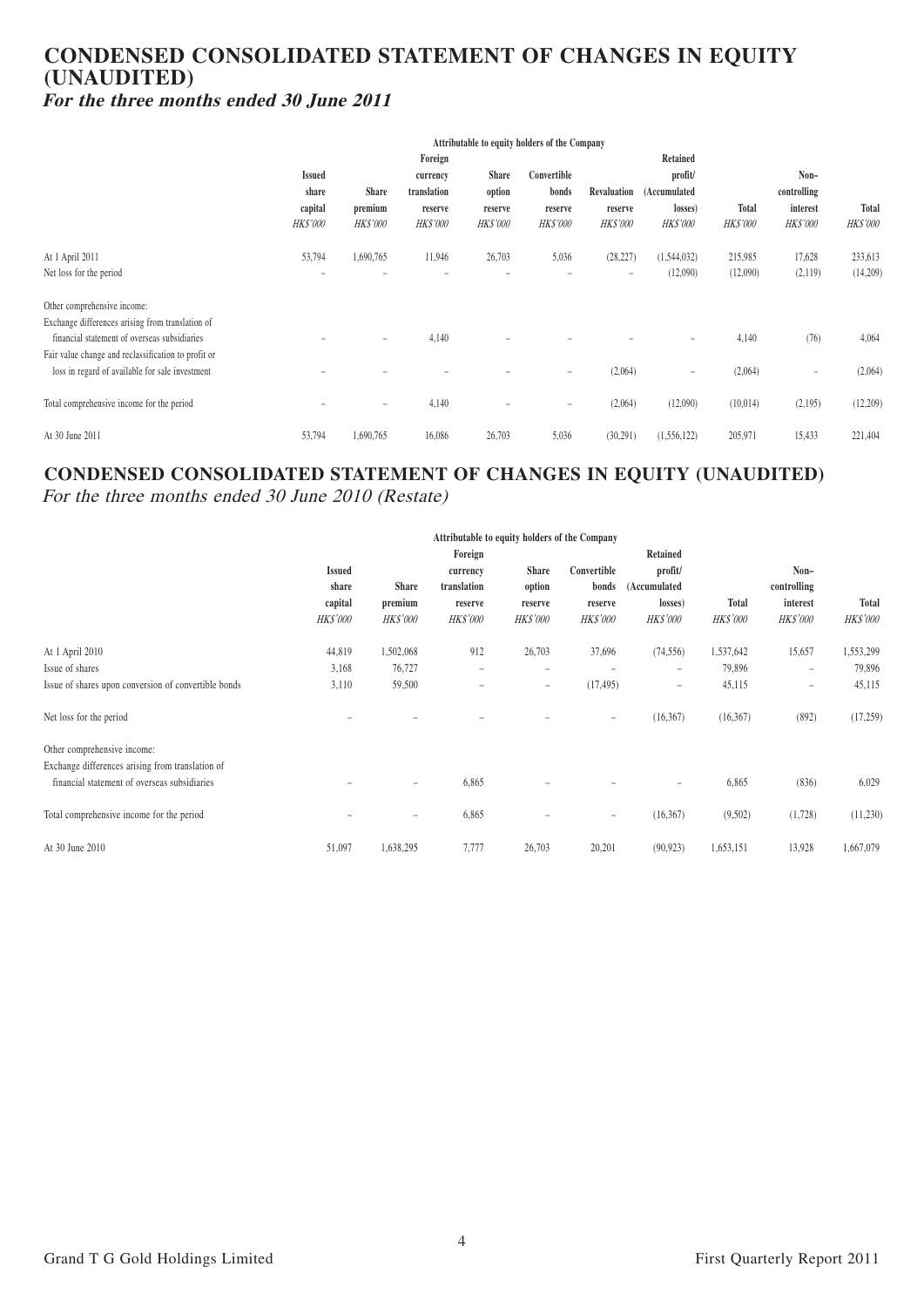# **NOTES:**

#### **1. CORPORATE INFORMATION**

The Company was incorporated in the Cayman Islands as an exempted company with limited liability under the Companies Law, Cap 22 (Law 3 of 1961, as consolidated and revised) of the Cayman Islands. Its principal place of business in Hong Kong is Room 2410, 24/F, Wayson Commercial Building, 28 Connaught Road West, Sheung Wan, Hong Kong. The Company's shares are listed on the GEM of the Stock Exchange.

The principal of places of business of the Group are in The People's Republic of China ("**PRC**") and Hong Kong. The principal activity of the Company is investment holding. Its subsidiaries (together with the Company collectively referred to as the "**Group**" hereinafter) are principally engaged in gold exploration, mining and mineral processing.

The unaudited condensed consolidated financial statements are presented in Hong Kong dollars ("**HK\$**"), and the functional currency of the Company is HK\$, with values rounded to the nearest thousand.

#### **2. BASIS OF PREPARATION**

The Group's unaudited condensed consolidated financial statements have been prepared in accordance with all applicable Hong Kong Financial Reporting Standards ("**HKFRSs**"), which collective term includes all applicable individual HKFRSs, Hong Kong Accounting Standards ("**HKAS**") and Interpretations issued by the Hong Kong Institute of Certified Public Accountants ("**HKICPA**"), accounting principles generally accepted in Hong Kong and the disclosure requirements of the Hong Kong Companies Ordinances. The unaudited condensed consolidated financial statements also comply with the applicable disclosure provisions of the Rules Governing the Listing of Securities on the GEM of the Stock Exchange.

The unaudited condensed consolidated financial statements should be read in conjunction with the Group's annual financial statements for the year ended 31 March 2011 ("**2011 Annual Report**"). The Group's policies on financial risk management were set out in the financial statements included in the Company's 2011 Annual Report and there have been no significant changes in the financial risk management policies for the three months ended 30 June 2011.

The unaudited condensed consolidated financial statements have been prepared under the historical cost convention, as modified by the revaluation of certain financial instruments which are carried at fair value.

The accounting policies and methods of computation used in the unaudited condensed consolidated financial statements for the three months ended 30 June 2011 are the same as those followed in the preparation of the Group's annual financial statements for the year ended 31 March 2011.

The HKICPA has issued certain amendments to HKFRSs that are first effective for the current accounting period of the Group. None of these developments have had a material effect on how the Group's results and financial position for the current or prior periods have been prepared or presented. The Group has not applied any new standard or interpretation that is not yet effective for the current accounting period.

#### **3. REVENUE AND OTHER INCOME**

Revenue represents the net value of goods sold, net of trade discounts and returns and various types of government surcharges where applicable, and the value of services rendered:

|               |                            | (Unaudited) |  |  |
|---------------|----------------------------|-------------|--|--|
|               | Three months ended 30 June |             |  |  |
|               | 2011                       | 2010        |  |  |
|               | <b>HK\$'000</b>            | HK\$'000    |  |  |
|               |                            | (Restate)   |  |  |
| Revenue       |                            |             |  |  |
| Sale of goods |                            | -           |  |  |
|               |                            |             |  |  |
|               |                            |             |  |  |
| Other income  |                            |             |  |  |
| Sundry income |                            | 45          |  |  |
|               |                            | 45          |  |  |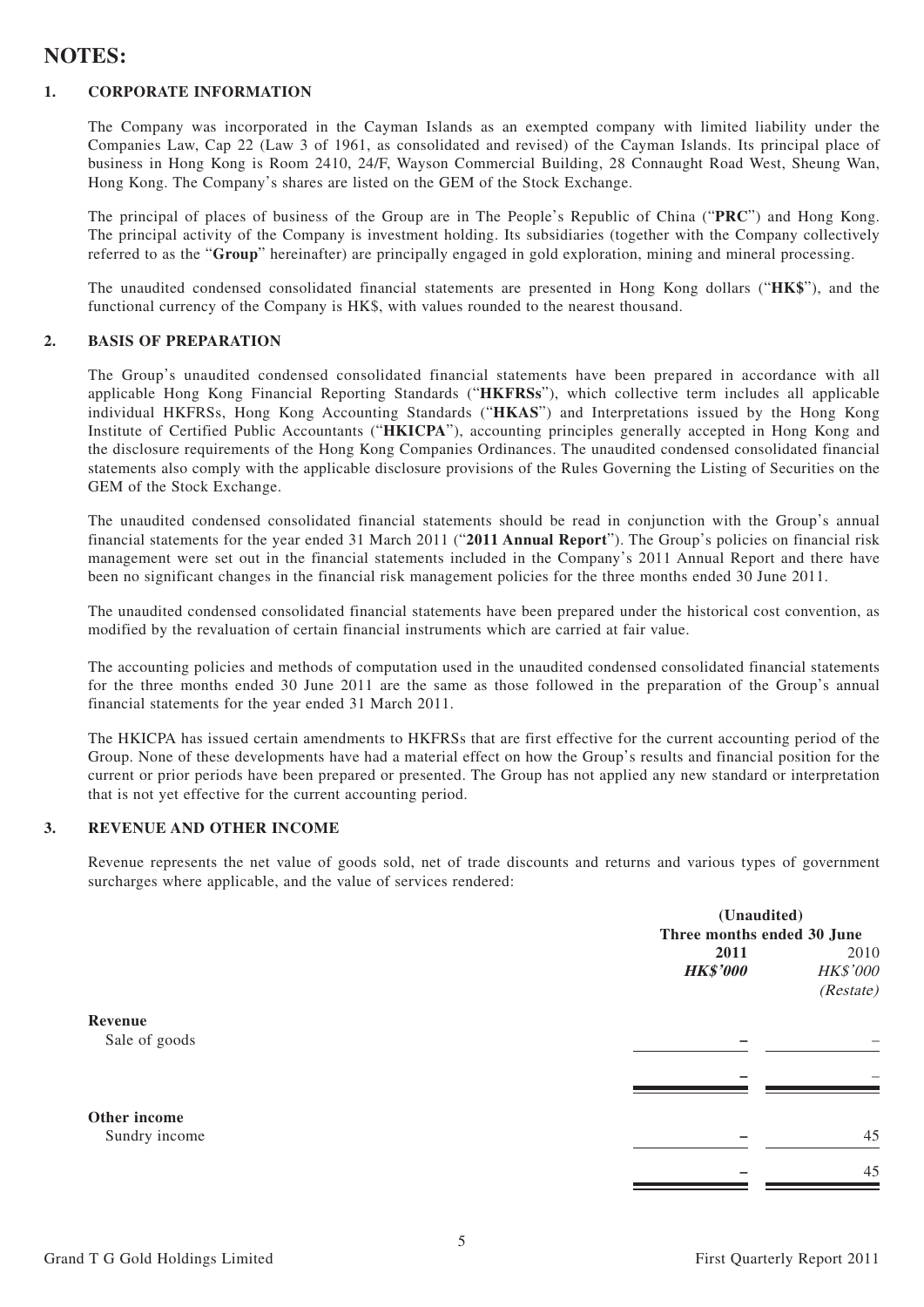#### **4. LOSS BEFORE TAX**

The Group's loss before tax is arrived at after charging the following:

|                                                                           | (Unaudited)<br>Three months ended<br>30 June |                                |  |
|---------------------------------------------------------------------------|----------------------------------------------|--------------------------------|--|
|                                                                           | 2011<br><b>HK\$'000</b>                      | 2010<br>HK\$'000<br>(Resitate) |  |
| Cost of inventories sold                                                  |                                              |                                |  |
| Auditors' remuneration                                                    | 250                                          | 250                            |  |
| Amortisation of intangible assets                                         |                                              |                                |  |
| Depreciation*<br>Operating lease rentals in respect of land and buildings | 3,312<br>294                                 | 1,757<br>251                   |  |
| Staff costs including directors' emoluments:                              |                                              |                                |  |
| Salaries, wages, allowances and benefits in kind                          | 2,548                                        | 2,431                          |  |
| Retirement benefits scheme contributions                                  | 23                                           | 22                             |  |
| <b>Staff costs</b>                                                        | 2,571                                        | 2,453                          |  |

\* HK\$79,587 (30 June 2010: HK\$74,316) are included in administrative expenses.

#### **5. INCOME TAX EXPENSE**

|                                                    | (Unaudited)<br>Three months ended<br>30 June |                                      |
|----------------------------------------------------|----------------------------------------------|--------------------------------------|
|                                                    | 2011<br><b>HK\$'000</b>                      | 2010<br><b>HK\$'000</b><br>(Restate) |
| Current tax - overseas<br>Provision for the period |                                              |                                      |
| Income tax expense                                 |                                              |                                      |

No provision for Hong Kong profits tax has been made in the financial statements as the Group had no assessable profit for the period (30 June 2010: Nil).

Overseas taxation represents tax charges on the estimated assessable profits of subsidiaries operating overseas including the PRC, calculated at rates applicable in the respective jurisdictions for the period.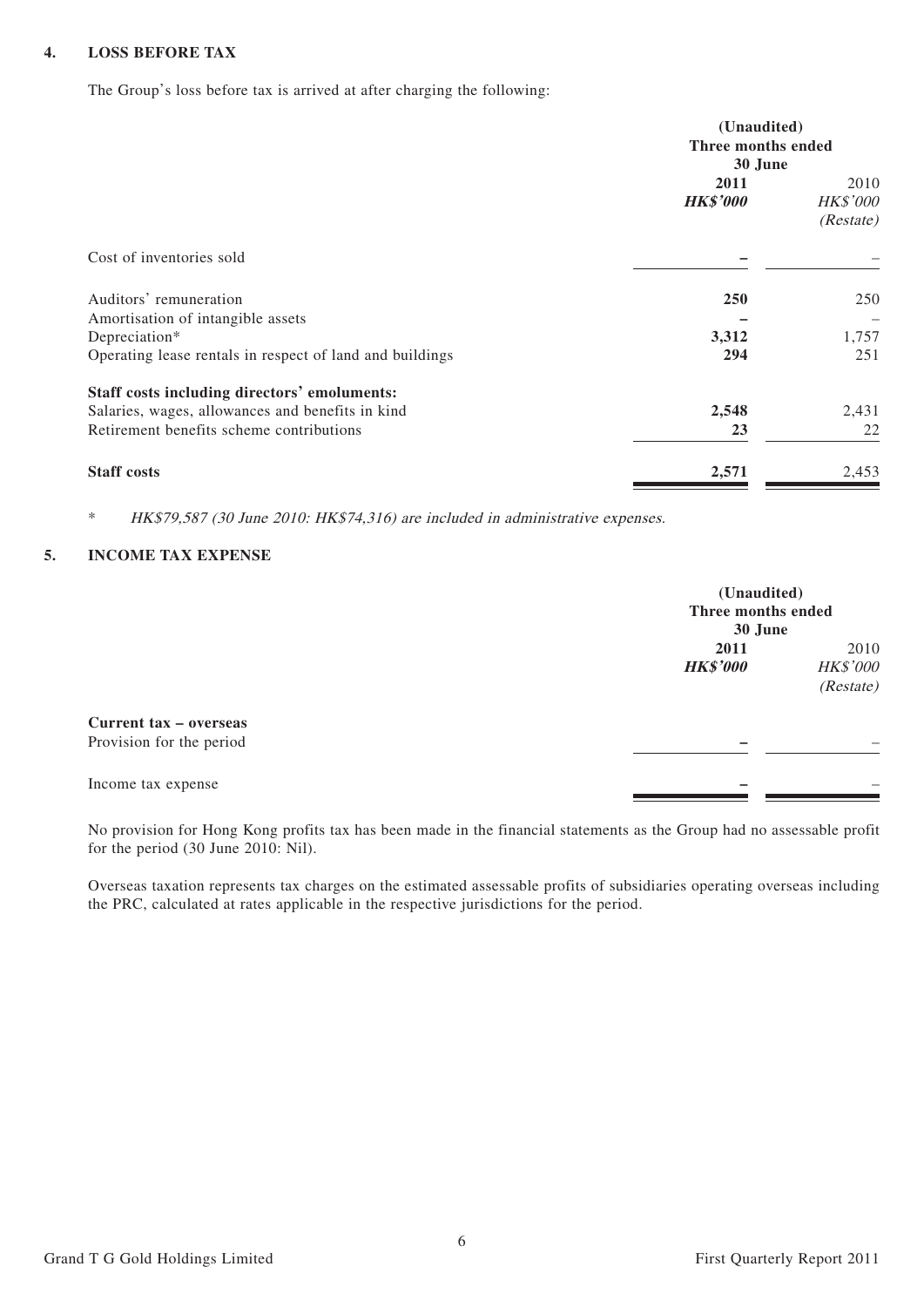#### **6. LOSSES PER SHARE**

The calculation of the basic and diluted losses per share attributable to the equity holders of the Company is based on the following:

#### **Basic**

|                                                                                                               | (Unaudited)<br>Three months ended<br>30 June |                                      |  |
|---------------------------------------------------------------------------------------------------------------|----------------------------------------------|--------------------------------------|--|
|                                                                                                               | 2011<br><b>HK\$'000</b>                      | 2010<br><b>HK\$'000</b><br>(Restate) |  |
| Loss attributable to the equity holders of the Company<br>Weighted average number of ordinary shares in issue | (12,090)<br>13,448,488,271                   | (16, 367)<br>12,088,950,671          |  |
| Basic losses per share (HK cents)                                                                             | (0.09)                                       | (0.14)                               |  |

#### **Diluted**

Diluted losses per share is calculated by adjusting the weighted average number of ordinary shares outstanding to assume exercise/conversion of all dilutive potential ordinary shares. The Company has 1 category of dilutive potential ordinary shares: share options.

For the share options, a calculation is done to determine the number of shares that could have been acquired at fair value (determined as the average market price of the Company's shares during the period) based on the monetary value of the subscription rights attached to the outstanding share options. The number of shares calculated above is compared with the number of shares that would have been issued assuming the exercise of the share options. Hence, the share options have a dilutive effect only when the average market price of ordinary shares during the period exceeds the exercise price of the share options.

The computation of diluted losses per share for the three months ended 30 June 2011 and 2010 did not assume the exercise of the Company's outstanding share options since the Company's shares were suspended in trading and there is no market price for the shares.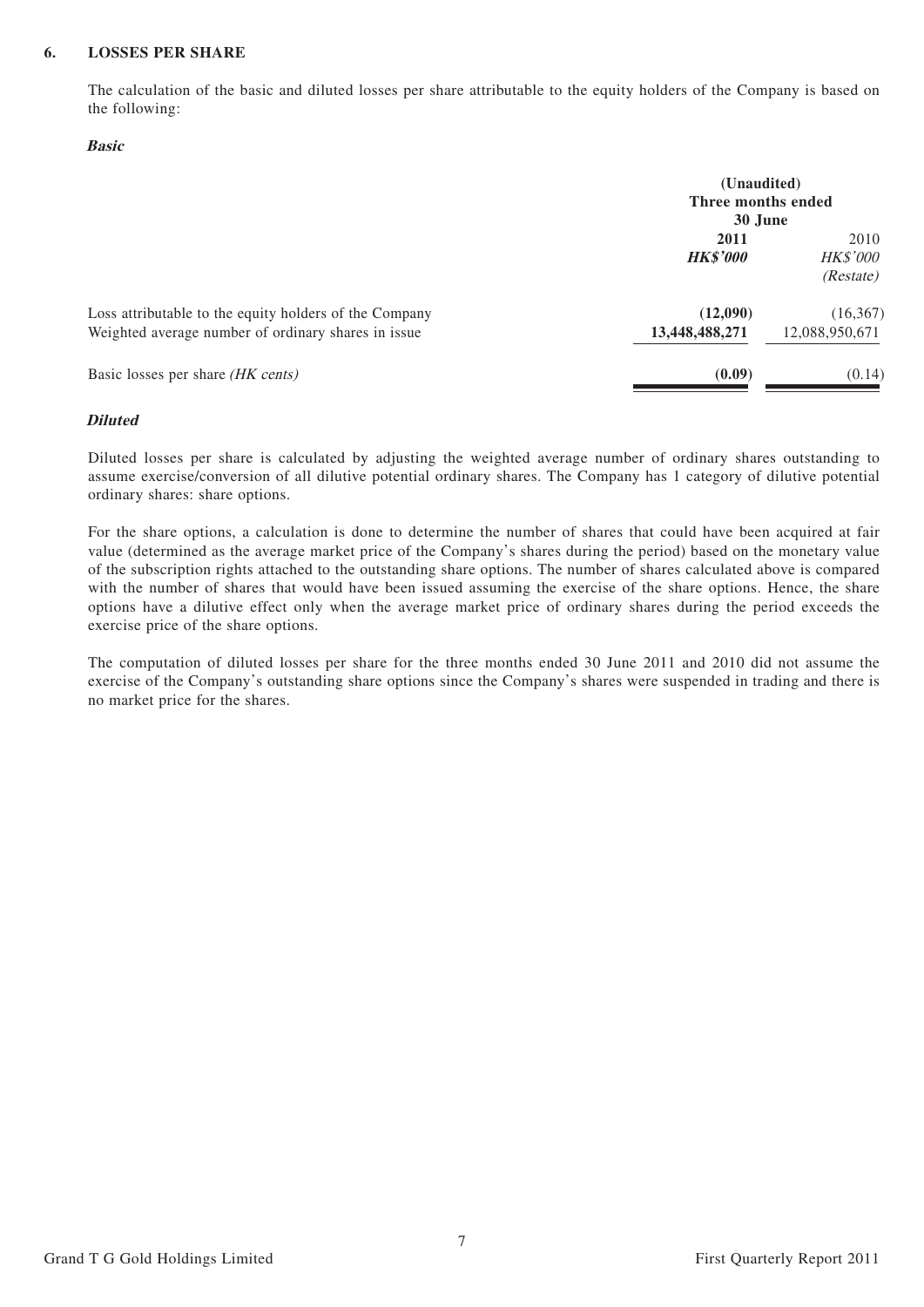# **MANAGEMENT DISCUSSION AND ANALYSIS**

# **Financial results**

The principal activity of the Company is investment holding. Its subsidiaries (together with the Company collectively referred to as the "**Group**" hereinafter) are principally engaged in gold exploration, mining and mineral processing with gold concentrate as its product.

For the three months ended 30 June 2011, the Group continued the business model of previous year, i.e. obtaining asset backing finance from financier with its inventories pledged as collaterals for its development. As such, the Group recorded no revenue for the three months ended 30 June 2011 (30 June 2010: nil). Respective state of affairs of the Group is set out in the unaudited condensed consolidated financial statements on pages 2 to 7 of this report.

Consolidated loss of the Company amounted to approximately HK\$14.2 million for the three months ended 30 June 2011 (three months ended 30 June 2010: loss of approximately HK\$17.3 million).

Basic losses per share was approximately HK cents 0.09 for the three months ended 30 June 2011 (three months ended 30 June 2010: loss of approximately HK cents 0.14). There will be no payment of dividend for the three months ended 30 June 2011 (30 June 2010: nil).

# **Charge on the Group's assets**

As at 30 June 2011, the Group's bank borrowings were secured by the mining right owned by the Group whereas its long term loans were secured by the inventories of the Group's operating subsidiary, Tongguan Taizhou Mining Company Limited ("**Taizhou Mining**").

#### **Exposure to exchange risks**

Since the Group's borrowings and its source of income are primarily denominated in the respective group companies functional currency which are mainly in HK\$ or Renminbi, the exposure to foreign exchange rate fluctuations is minimal.

# **Significant investment, material acquisition and disposal**

The Group did not have any significant investment, material acquisition and disposal throughout the review period.

#### **Related party transactions with connected person(s)**

The loans from Ms. Zhao Yuebing, a director of Taizhou Mining and thus a connected person of the Group, to Taizhou Mining were fully exempted connected transactions pursuant to Chapter 20 of the GEM Listing Rules as these were conducted on normal commercial terms or better and these were not secured by the assets of the Group.

The New Board (as defined below) makes no representation on the compliance of the GEM Listing Rules in relation to the related party transactions between the Former Director(s) (as defined below) and the Group during the three months ended 30 June 2011.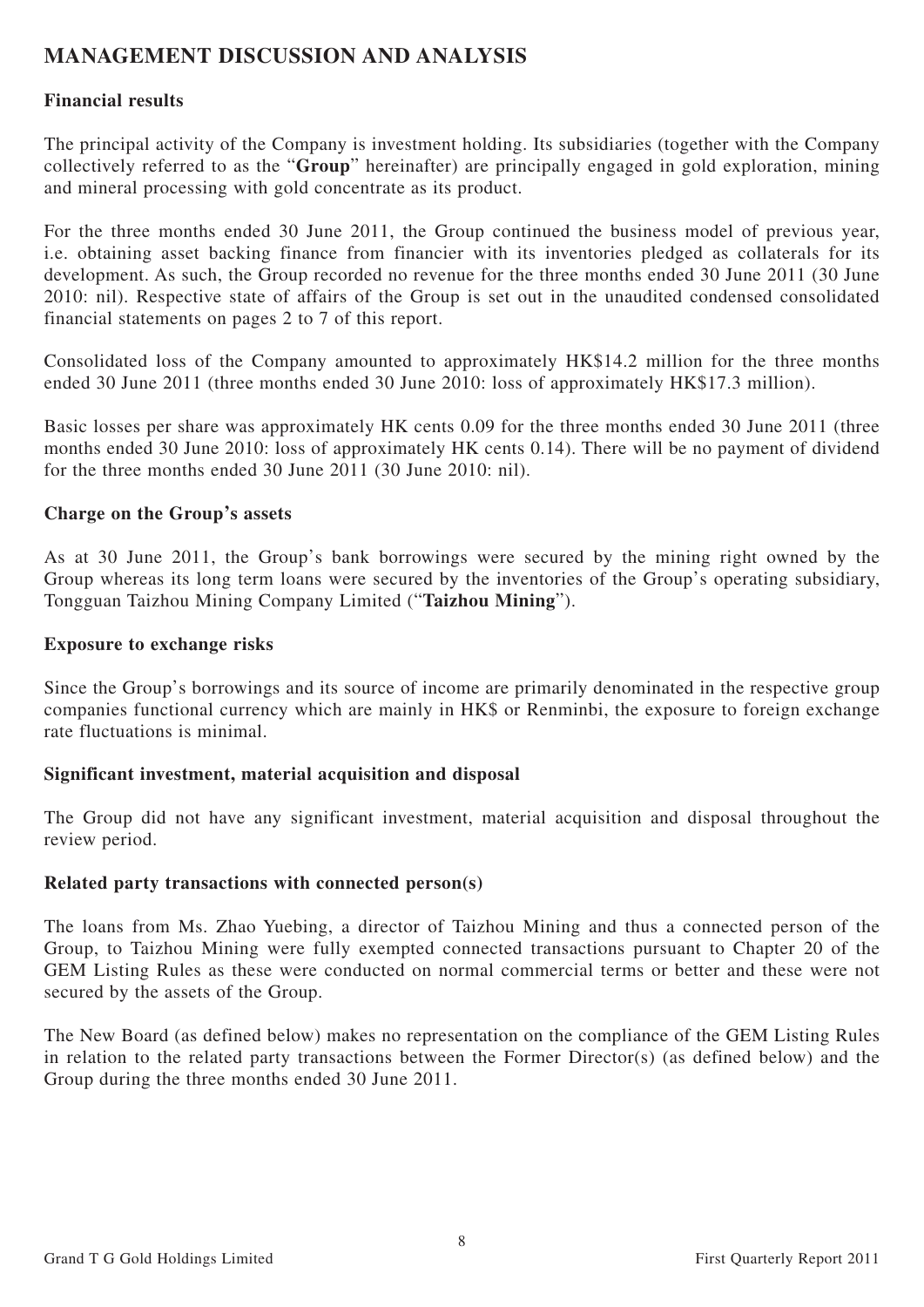# **Employees and remuneration policies**

As at 30 June 2011, the Group had 129 employees (30 June 2010: 135) situated mainly in the PRC and Hong Kong. The Group's emoluments policies are formulated based on industry practices and performance of individual employees. For the three months ended 30 June 2011, the total staff costs (including directors' emoluments) amounted to approximately HK\$2.6 million (30 June 2010: approximately HK\$2.5 million). During the three months ended 30 June 2011, no share option had been granted by the Company.

# **MATERIAL CHANGE IN THE MANAGEMENT TEAM OF THE COMPANY**

There had been material changes in the management team of the Company as follows:

- (a) (i) the office of Mr. Chan Yeuk Sen as Director was vacated in accordance with the articles of association of the Company with effect from the close of the board meeting held on 9 November 2012 as he had been absent from meetings of the Board for more than six consecutive months and no alternate Director has attended in his place; and (ii) all but one members of the old Board resigned as of 23 March 2016, namely Mr. Lee Shing, Ms. Kwok Tai Pan, Dr. Cheung Wai Pun Charles JP and Mr. Jiao Zhi ((i) and (ii) are hereinafter collectively, the "**Former Directors**"). Save and except for Mr. Orr Joseph Wai Shing ("**Mr. Orr**") who is an existing independent non-executive Director since 22 December 2008 and was not involved in the daily management and operation of the Group, all of the existing Directors (the "**New Board**") only came into place from late February to late April 2016; and
- (b) Mr. Leung Siu Kuen, the Company Secretary of the Company appointed in place of Mr. Ho Wing Kai since 13 July 2010, resigned with effect from 1 July 2012. Mr. Ng Wai Kee was appointed as the Company's Company Secretary with effect from 1 July 2012 and resigned with effect from 5 April 2016. Ms. Lam Yuen Ling Eva has been appointed as the Company Secretary of the Company with effect from 6 April 2016.

# **EVENTS AFTER THE REPORTING PERIOD**

# **(i) Conditional Approval of the Listing Appeals Committee on the Company's Resumption for Trading**

Trading in the shares of the Company ("**Shares**") has been suspended since 11 November 2010.

On 4 June 2015, the GEM Listing Committee decided to proceed with the cancellation of the listing of the Shares and the Company was required to submit a resumption proposal by 4 December 2015. On 15 January 2015, the GEM Listing Committee decided that the resumption proposal submitted by the Company on 4 December 2015 was not viable and decided to cancel the listing of the Shares (the "**Listing Decision**").

Notwithstanding the review application made by the Company in January 2016, on 8 April 2016, the Company was informed that the GEM Listing (Review) Committee decided that the resumption proposal submitted by the Company in March 2016 was not viable and thus uphold the Listing Decision.

The New Board appointed Proton Capital Limited as the sole financial adviser of the Company in respect of the Company's resumption and on 15 September 2016, the Company submitted a revised resumption proposal ("**Resumption Proposal**") to the Listing Appeals Committee.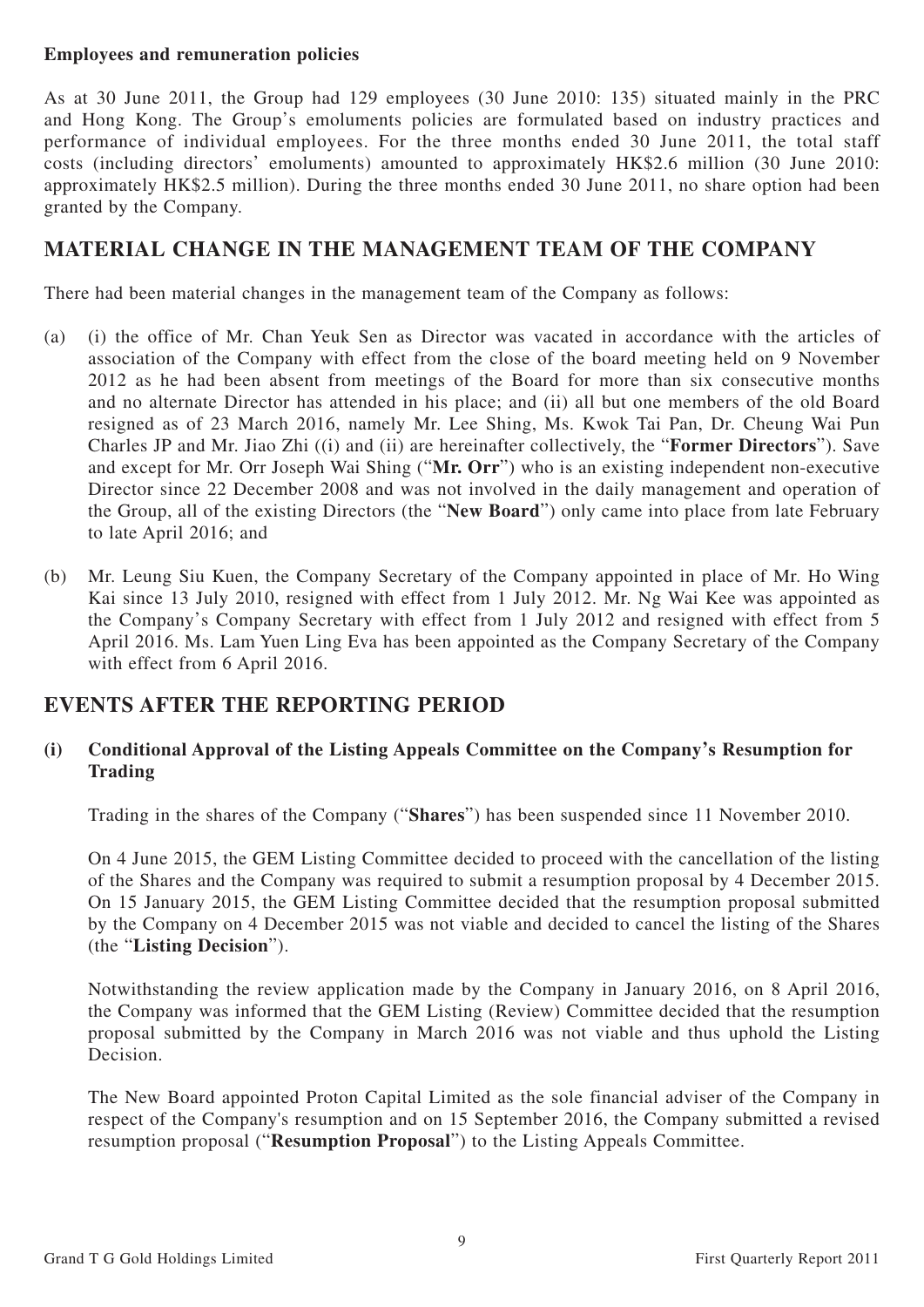Following the review hearing held on 9 December 2016, the Listing Appeals Committee decided to accept the Resumption Proposal, subject to the Company's compliance with the conditions ("**Conditions**") as summarised below to the satisfaction of the Listing Department by 14 March 2017:

- 1. publication of audited consolidated financial statements for all the outstanding financial results of the Group with no material audit qualifications indicating questions with respect to the consolidation of the results of Taizhou Mining;
- 2. resolution of any audit qualification issues;
- 3. providing a working capital forecast with: (a) all principal assumptions (including appropriate sensitivity analysis relating to gold and RMB movements) for at least twelve months from the expected trading resumption date; (b) a comfort letter from the auditors or financial advisers confirming that they are satisfied that the working capital forecast of the Group has been made by the Directors after due and careful enquiry; (c) assurance to the satisfaction of the Listing Department that any equity financing including the open offer (the "**Open Offer**") will be completed; and
- 4. conduct a follow up review by a professional party to demonstrate to the satisfaction of the Listing Department, all material weaknesses identified have been rectified and that the Group has in place an adequate and effective financial reporting procedures and internal control systems.

The Listing Appeals Committee also stated in its letter that resumption of trading in the Company's securities should be within a reasonably short period of time after compliance with the Conditions.

# **(ii) Publication of all outstanding audited consolidated financial statements**

On 16 February 2017, the Company published the audited consolidated financial statements for all the outstanding financial results of the Group, i.e. for the years ended 31 March 2011, 2012, 2013, 2014, 2015 and 2016, with no material audit qualifications indicating questions with respect to the consolidation of the results of Taizhou Mining.

# **(iii) Open Offer of the Company**

On 24 February 2017, the Company entered into an underwriting agreement with two underwriters. As disclosed in the announcement of the Company dated 24 February 2017, the Company proposes to conduct the Open Offer to raise approximately HK\$134.48 million before expenses by issuing 6,724,244,135 offer shares on the basis of one offer share for every two existing Shares held on the record date to the qualifying shareholders at the subscription price of HK\$0.02 per offer share.

The Company intends that the estimated net proceeds from the Open Offer of approximately HK\$131 million will be used (i) as to approximately HK\$88 million for repayment of the Company's debts; and (ii) as to approximately HK\$43 million as general working capital of the Group. As such, upon completion of the open offer, the Company will have sufficient fund to settle all Company outstanding and confirmed debts including the outstanding bond and those claimed in the winding up petitions in Hong Kong as well as the Cayman Islands.

It is expected that the net assets position of the Company will also be strengthened substantially upon completion of the Open Offer.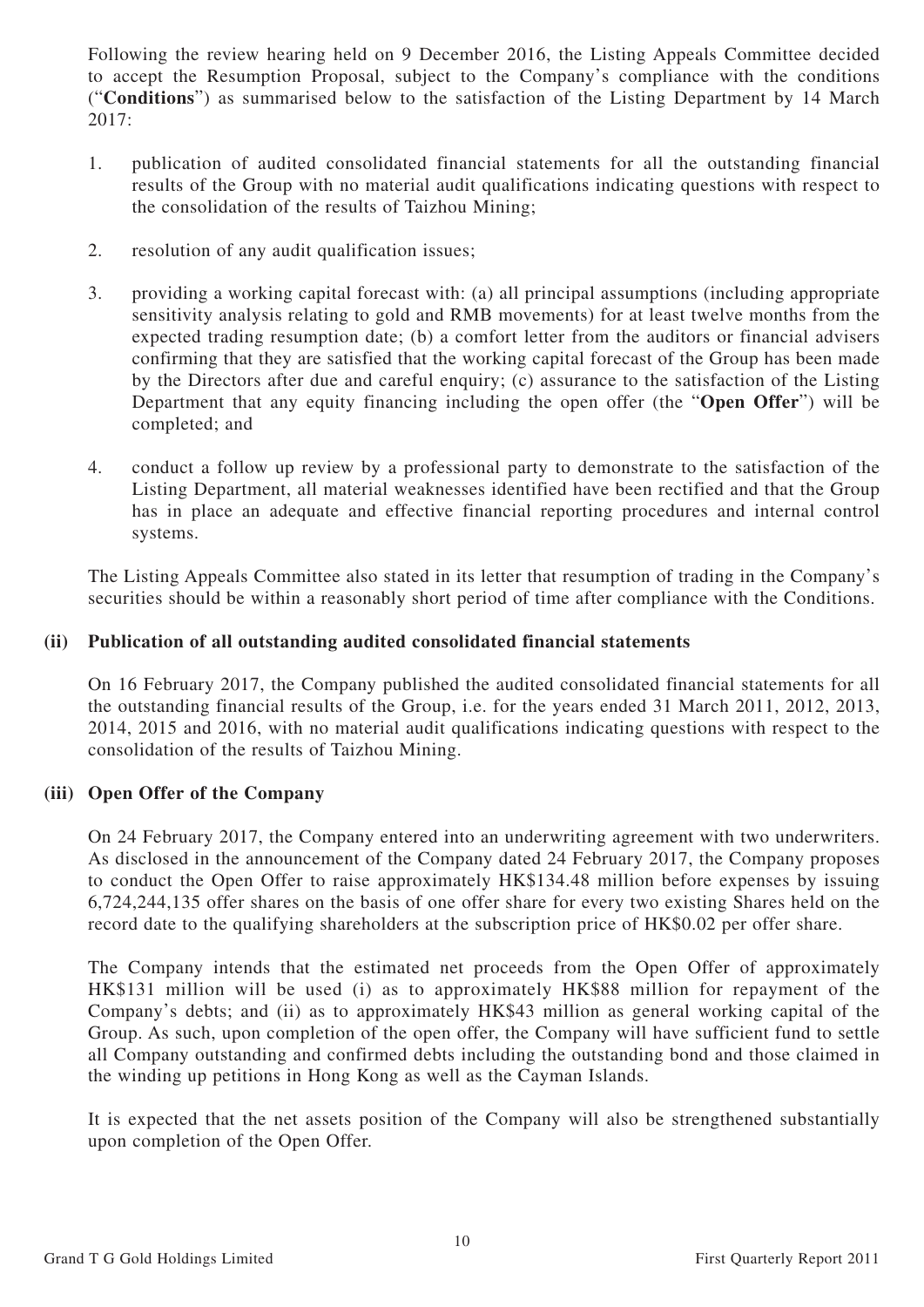### **(iv) Full repayment of bank borrowings and release of security over the Group's mining rights**

In mid-2016, the Group fully repaid its bank borrowings and thus, the security over the Group's mining rights has been released.

#### **(v) Litigation instituted by Mr. Lau Kin, a purported creditor, in the Cayman Islands**

The Company has been served with a winding-up petition by Mr. Lau Kin, a purported creditor of the Company to the Grand Court of the Cayman Islands against the Company. The petitioning debt stated in the winding-up petition is an alleged sum due to Mr. Lau Kin by the Company of HK\$19,494,230.43, comprising HK\$16,882,000.00 principal and interest of HK\$2,612,230.43 as of 3 May 2016 (the "**Lau Kin Claim**"). Mr. Lau Kin seeks an order for the appointment of joint official liquidators to the Company.

Mr. Lau Kin alleged that by a deed of assignment made between Dragon Hill Development Limited ("**Dragon Hill**") and him dated 3 May 2016, Dragon Hill assigned to him a purported debt of the Company in the amount of HK\$19,494,230.43 at a consideration of HK\$2 million only.

The Company considers the validity of the Lau Kin Claim is in question and is investigating into and seeking legal advice in relation thereto. If the Lau Kin Claim is indeed found to be valid, the Lau Kin Claim will be fully settled from the net proceeds of the Open Offer.

With agreement of all parties involved, hearing date of the Grand Court of the Cayman Islands for the aforesaid litigation shall be further adjourned with a hearing to be held on the first available date after 14 March 2017 (Cayman time).

### **(vi) Litigation instituted by Mr. Lee Shing, a purported creditor, in Hong Kong**

The Company has been served with a petition for the winding-up of the Company by Mr. Lee Shing (a former executive director, ex-Chairman, an existing substantial shareholder of the Company) to the High Court, Hong Kong Special Administrative Region under the provisions of the Companies (Winding Up and Miscellaneous Provisions) Ordinance (Cap. 32 of the laws of Hong Kong) (the "**Lee Shing Petition**").

Mr. Lee Shing alleged in the Lee Shing Petition that the Company is indebted to him in the sum of HK\$18,223,125.50 (the "**Alleged Indebtedness**"), comprising (i) a purported loan of HK\$6,925,000.00 assigned by a former Director to Mr. Lee Shing on 12 April 2010; (ii) a loan purportedly provided by Mr. Lee Shing plus interest calculated up to 30 August 2016 of HK\$7,019,020.50 in aggregate; and (iii) director's emoluments and reimbursements of HK\$4,279,105.00 in aggregate.

Before the presentation of the Lee Shing Petition by Mr. Lee Shing, the Company had been in the course of requesting relevant documents and supportings from Mr. Lee Shing so as to substantiate and verify the Alleged Indebtedness. Although Mr. Lee Shing's legal adviser has indicated his client's intention to provide, the Company has never received any of the requested documents up to the date of this report.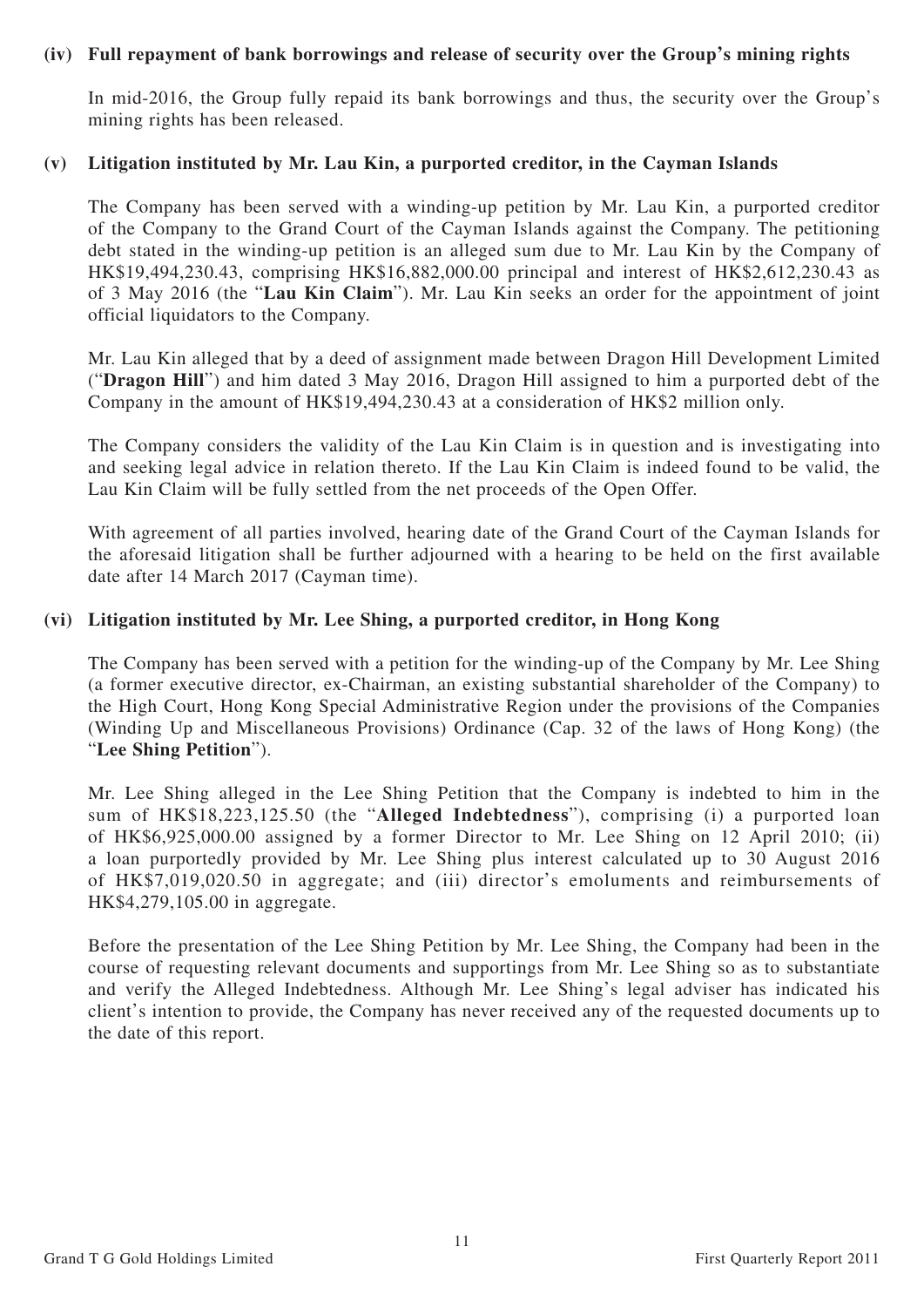The first hearing date of the Lee Shing Petition has been scheduled to take place on 15 March 2017 in the High Court, Hong Kong Special Administrative Region. For the avoidance of doubt, 15 March 2017 is not a winding up date of the Company. According to the legal advice obtained by the Company, the hearing of 15 March 2017 is an endorsed hearing whereby a Master would check whether all procedural matters have been complied with and ascertain whether the Company or any other person would oppose to the Lee Shing Petition. If the Company opposes to the Lee Shing Petition at the hearing to be held on 15 March 2017, the case would be adjourned before a High Court Judge for his/her directions as to filing of evidence and other court documents.

The Company is seeking legal advice and endeavor to vigorously oppose the Lee Shing Petition. In light of the conditional approval to the Resumption Proposal from the Listing Appeals Committee as detailed in the Company's announcement dated 19 December 2016, the Company is implementing the Resumption Proposal whereby the net proceeds of the Open Offer will be applied to fully settle, among others, the Alleged Indebtedness if verified.

# **PROSPECT**

In view of the conditional approval for resumption of trading granted by the Listing Appeals Committee, the Board is intensifying its effort to implement the Resumption Proposal, which include the Open Offer, debt capitalisation, debt settlement and release of all outstanding financial results, so as to fulfill the Conditions as soon as possible for resumption in trading of the shares of the Company.

# **OTHER INFORMATION**

# **1. Directors' Interest in Competing Business**

Due to the material change as stated in the section headed "Material Change in the Management Team of the Company", the New Board cannot make any representation on whether any of the Former Directors or their respective associates (as defined in GEM Listing Rules) have any interests in any business which compete or may compete with the Group or any other conflicts of interest with the Group.

Mr. Orr has confirm with the Company that he and his associates (as defined in GEM Listing Rules) did not have any interests in any business which compete or may compete with the Group or any other conflicts of interest with the Group.

# **2. Audit Committee**

The Company established the audit committee with written terms of reference that sets out the authorities and duties of the committee.

The current Audit Committee comprises three independent non-executive directors, namely Mr. Jiang Quanming, Mr. Orr and Mr. Guo Wei and Mr. Jiang Quanming is the chairman of the Audit Committee.

The primary duties of the Audit Committee are to review and supervise the financial reporting process and internal control and risk management systems of the Group, maintain an appropriate relationship with the Company's auditors and provide advice and comments to the Board.

The current Audit Committee has reviewed the unaudited condensed consolidated financial statements of the Group for the three months ended 30 June 2011.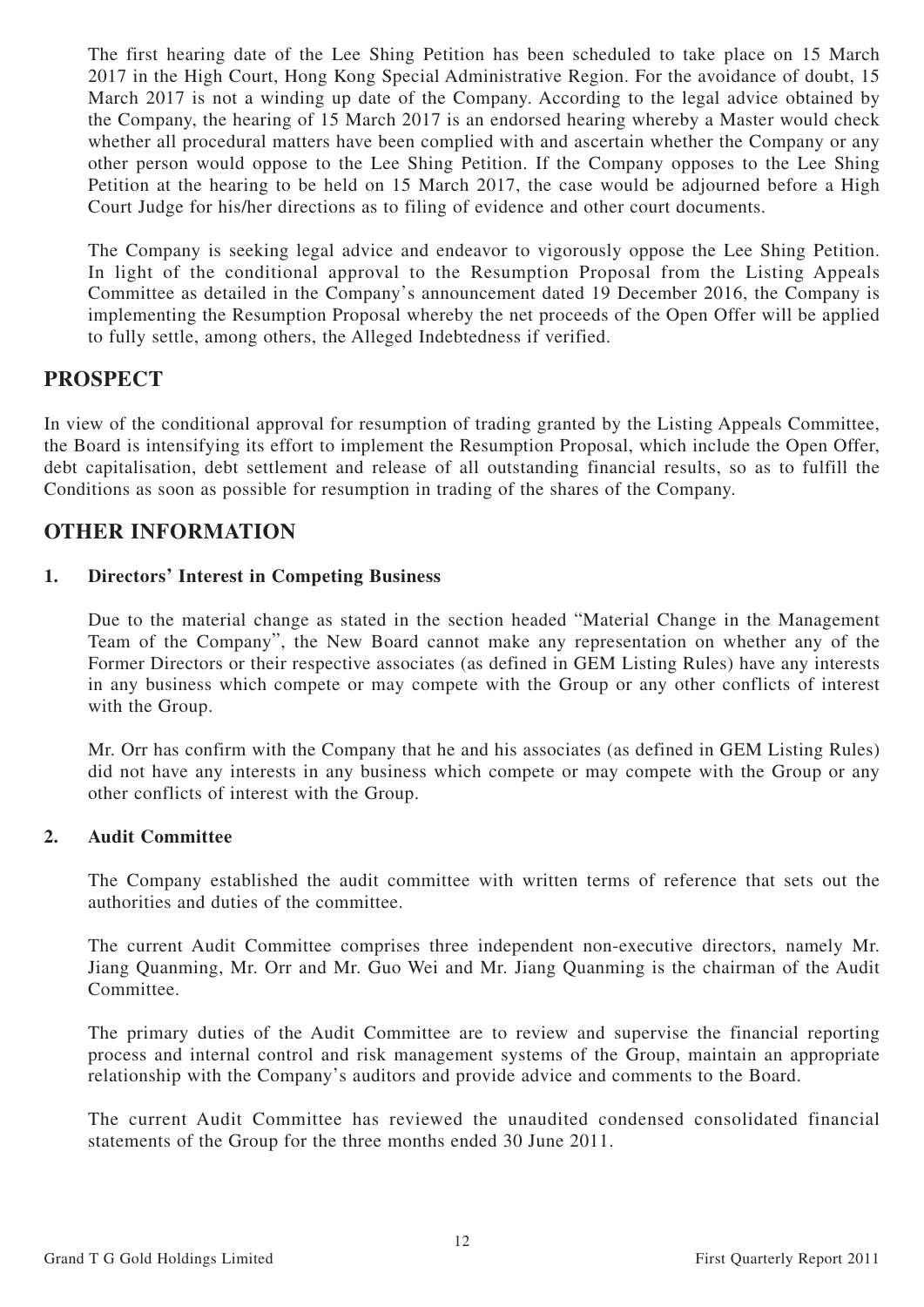### **3. Remuneration Committee**

The Company established the Remuneration Committee with written terms of reference that sets out the authorities and duties of the committee.

The current Remuneration Committee comprises one non-executive director and three independent non-executive directors, namely Ms. Ma Xiaona, Mr. Jiang Quanming, Mr. Orr and Mr. Guo Wei. Mr. Jiang Quanming is the chairman of the Remuneration Committee.

# **4. Purchase, Sale or Redemption of Listed Securities**

During the period ended 30 June 2011, neither the Company nor any of its subsidiaries has purchased or sold any of its listed securities.

### **5. Code of conduct regarding securities transactions by Directors**

Due to the material change as stated in the section headed "Material Change in the Management Team of the Company", the New Board cannot make any representation to the compliance of the required standard of dealings as set out in Rules 5.46 to 5.67 of the GEM Listing Rules by the Former Directors in the three months ended 30 June 2011.

Having made specific enquiry, Mr. Orr confirmed that he had complied with the required standard of dealings and the code of conduct regarding securities transactions by Directors adopted by the Company during the three months ended 30 June 2011.

### **6. Code on Corporate Governance Practice**

Due to the material change as stated in the section headed "Material Change in the Management Team of the Company", the New Board cannot make any representation about the adoption and/or compliance of the principles and the applicable provisions of the Code on Corporate Governance Practices (the "**Code**") set out in Appendix 15 to the GEM Listing Rules by the Company and/or the Former Directors for the three months ended 30 June 2011, however, based on the information available to the New Board, the Company had the following deviations from the Code during the three months ended 30 June 2011:

# **Code Provision A.4.1 and A.4.2**

Code Provisions A.4.1 of the Code stipulates that non-executive directors should be appointed for a specific team, subject to re-election. Code provision A.4.2 of the Code further stipulates, among others, that every director, including those appointed for a specific term, should be subject to retirement by rotation at least once every three years.

The Company's non-executive directors were not appointed for a fixed terms. The Company had not held any annual general meeting since the latest annual general meeting held on 16 August 2010. As such, the Former Directors and Mr. Orr had not been retired by rotation at least once every three years.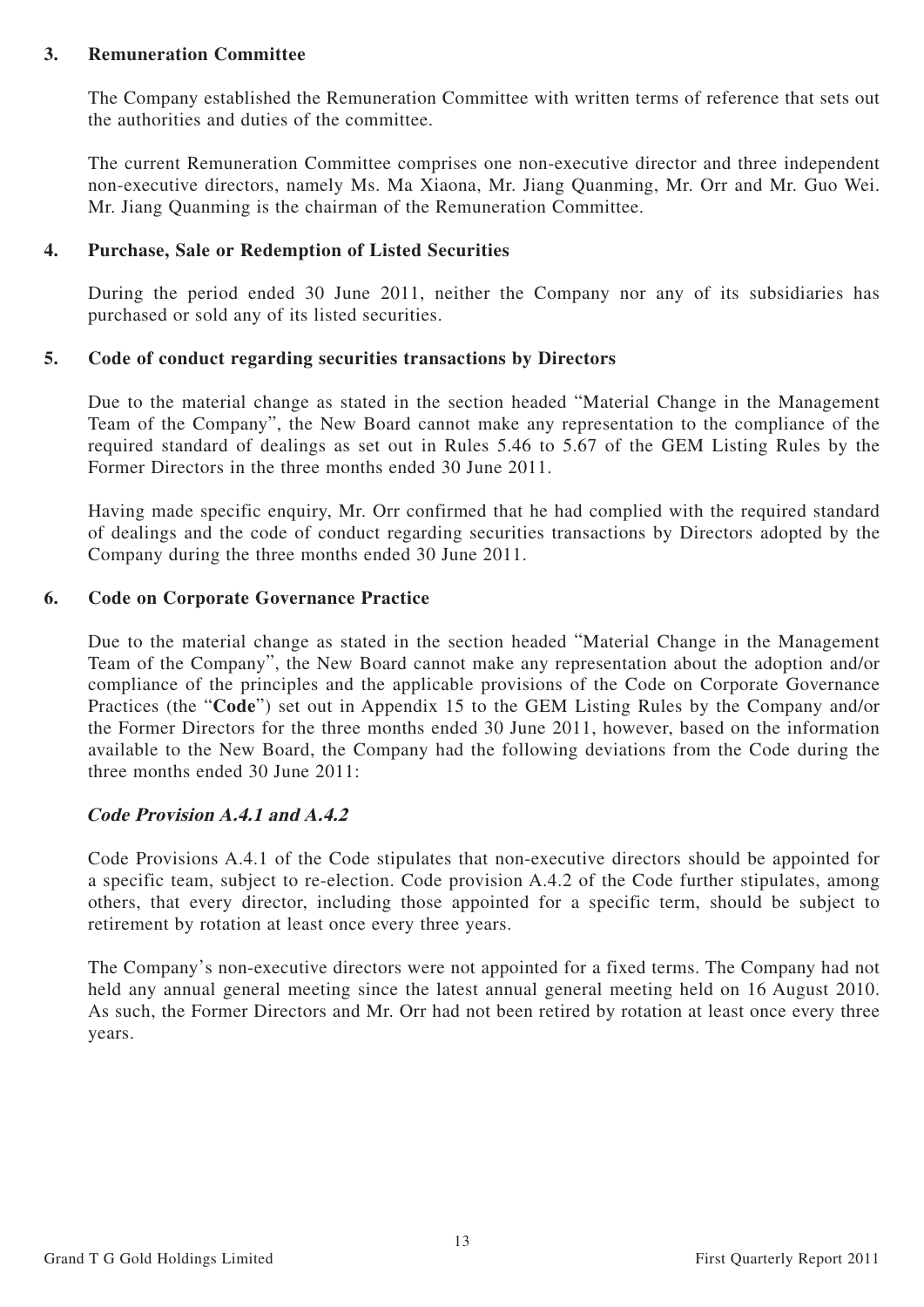# **SHARE OPTION SCHEME**

Pursuant to a share option scheme adopted by the Company on 4 March 2009, the Directors may, at their discretion, offer to employees, Directors of the Company or its subsidiaries other eligible participants options to subscribe for shares in the Company subject to the terms and conditions stipulated therein. The exercise price of options is the highest of the nominal value of the shares, the closing price of the shares on The Stock Exchange of Hong Kong Limited on the date of grant and the average closing price of the shares on The Stock Exchange of Hong Kong Limited for the five business days immediately preceding the date of grant. No options were exercised, cancelled, forfeited or lapsed in the period under review.

# **DIRECTORS' AND CHIEF EXECUTIVES' INTERESTS AND SHORT POSITIONS IN SHARES, UNDERLYING SHARES AND DEBENTURES**

As at 30 June 2011, the interests and short positions of the Directors and chief executives of the Company in the Shares, underlying Shares pursuant to share option scheme of the Company ("**Underlying Shares**") and debentures of the Company or its associated corporations (within the meaning of Part XV of the Securities and Futures Ordinance (the "**SFO**")) which were recorded in the register required to be kept under section 352 of the SFO, or which is otherwise notified to the Company and the Stock Exchange pursuant to Rules 5.46 to 5.67 of the GEM Listing Rules, were as follows:

|                                  |                                         | Number and class of securities | Approximate %<br>of the issued |                                 |
|----------------------------------|-----------------------------------------|--------------------------------|--------------------------------|---------------------------------|
| <b>Name</b>                      | Capacity                                | <b>Shares</b>                  | Underlying<br><b>Shares</b>    | share capital of<br>the Company |
| Lee Shing                        | Interest in a controlled<br>corporation | 1,472,400,000<br>(Note 1)      |                                | 10.95%                          |
|                                  | Personal interest                       |                                | 27,000,000<br>(Note 2)         | 0.20%                           |
| Chen Yeuk Sen                    | Interest in a controlled<br>corporation | 1,293,672,000<br>(Note 3)      |                                | 9.62%                           |
| Kwok Tai Pan                     | Personal interest                       |                                | 27,000,000<br>(Note 2)         | 0.20%                           |
| Orr Joseph Wai Sing              | Personal interest                       |                                | 3,100,000<br>(Note 2)          | 0.02%                           |
| Jiao Zhi                         | Personal interest                       |                                | 3,100,000<br>(Note 2)          | 0.02%                           |
| Dr. Cheung Wai Bun, Charles J.P. | Personal interest                       |                                | 3,100,000<br>(Note 2)          | 0.02%                           |

### **Long positions in Shares and Underlying Shares of the Company**

Notes:

- 1. These Shares are held by Yong Li Investments Limited, a company wholly and beneficially owned by Mr. Lee Shing.
- 2. The long position in the Underlying Shares mentioned above represent the Shares to be issued and allotted upon the exercise in full of the share options granted by the Company pursuant to the share option scheme of the Company.
- 3. These Shares were held by Midway International Holdings Ltd, which was wholly and beneficially owned by Mr. Chan Yeuk Sen.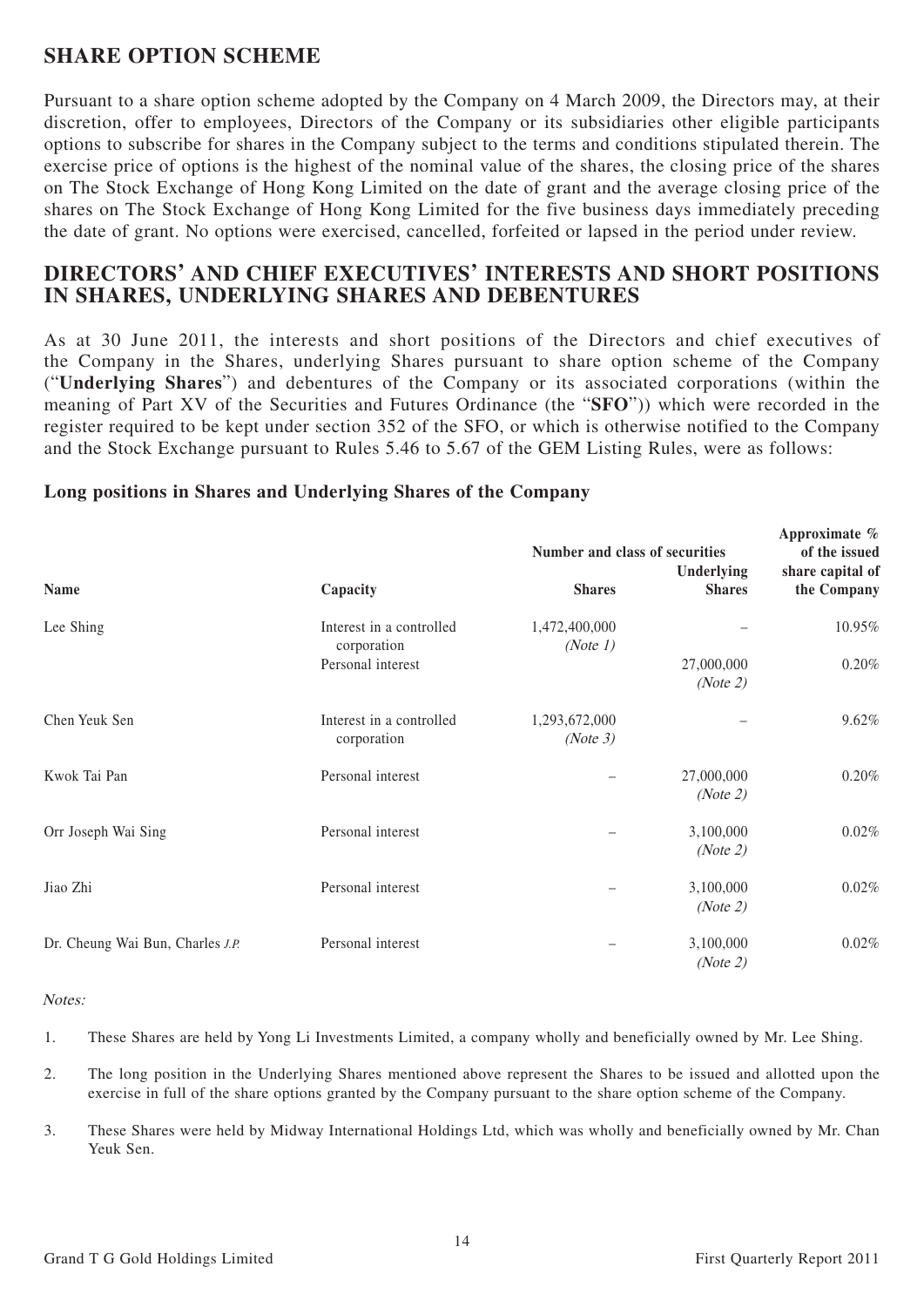Save as disclosed above, as at 30 June 2011, none of the Directors or chief executives of the Company had any interests and short positions in the Shares, Underlying Shares or debentures of the Company or its associated corporations (within the meaning of Part XV of the SFO) which were recorded in the register required to be kept under section 352 of the SFO, or which were required to be notified to the Company and the Stock Exchange pursuant to Rule 5.46 to 5.67 of the GEM Listing Rules.

Save for the share options that were granted under the share option scheme, none of the Directors or employees of the Group or their respective associates were granted by the Company or its subsidiaries the rights to acquire shares or debentures of the Company or any other body corporate, or had exercised any such rights as at 30 June 2011.

# **INTERESTS AND SHORT POSITIONS OF SUBSTANTIAL SHAREHOLDERS IN SHARES AND UNDERLYING SHARES**

So far as is known to any Director or chief executives of the Company, as at 30 June 2011, the following persons (other than the Directors and chief executives of the Company whose interests are set out in the section "Directors' and chief executives' interests and short positions in shares, underlying shares and debentures" above) had an interest or short position in the Shares or Underlying Shares which were recorded in the register required to be kept under Section 336 of the SFO:

### **Long positions in Shares and Underlying Shares of the Company**

|                                                     |                    | Number and class of securities | Approximate %<br>of the issued<br>share capital of |             |
|-----------------------------------------------------|--------------------|--------------------------------|----------------------------------------------------|-------------|
| <b>Name</b>                                         | Capacity           | <b>Shares</b>                  | Underlying<br><b>Shares</b>                        | the Company |
| Yong Li Investments Limited                         | Beneficial owner   | 1,472,400,000                  |                                                    | 10.95%      |
| Midway International Holdings Limited               | Beneficial owner   | 1,293,672,000                  |                                                    | 9.62%       |
| Ma Qian Zhou ("Mr. Ma")                             | Beneficial owner   | 1,234,776,571<br>(Note 1)      |                                                    | 9.18%       |
|                                                     |                    |                                | 27,000,000<br>(Note 2)                             | 0.20%       |
| Baker Steel Capital Managers LLP<br>("Baker Steel") | Investment manager | 714,547,200<br>(Note 3)        |                                                    | 5.31%       |

Notes:

- 1. Mr. Ma is a shareholder, director and the general manager of Taizhou Mining. Of these Shares, 169,348,000 Shares were held by Ms. Zhao Yuebing, the spouse of Mr. Ma, and therefore Mr. Ma was deemed to have interests in these Shares.
- 2. The long position in the Underlying Shares mentioned above represent the Shares to be issued and allotted upon the exercise in full of the share options granted by the Company pursuant to the share option scheme of the Company.
- 3. These Shares were held by five funds managed by Baker Steel, namely Genus Natural Resources Master Fund, Genus Dynamic Gold Fund, Ruffer Baker Steel Gold Fund, RIT Capital Partners Baker Steel and Baker Steel Gold Fund.